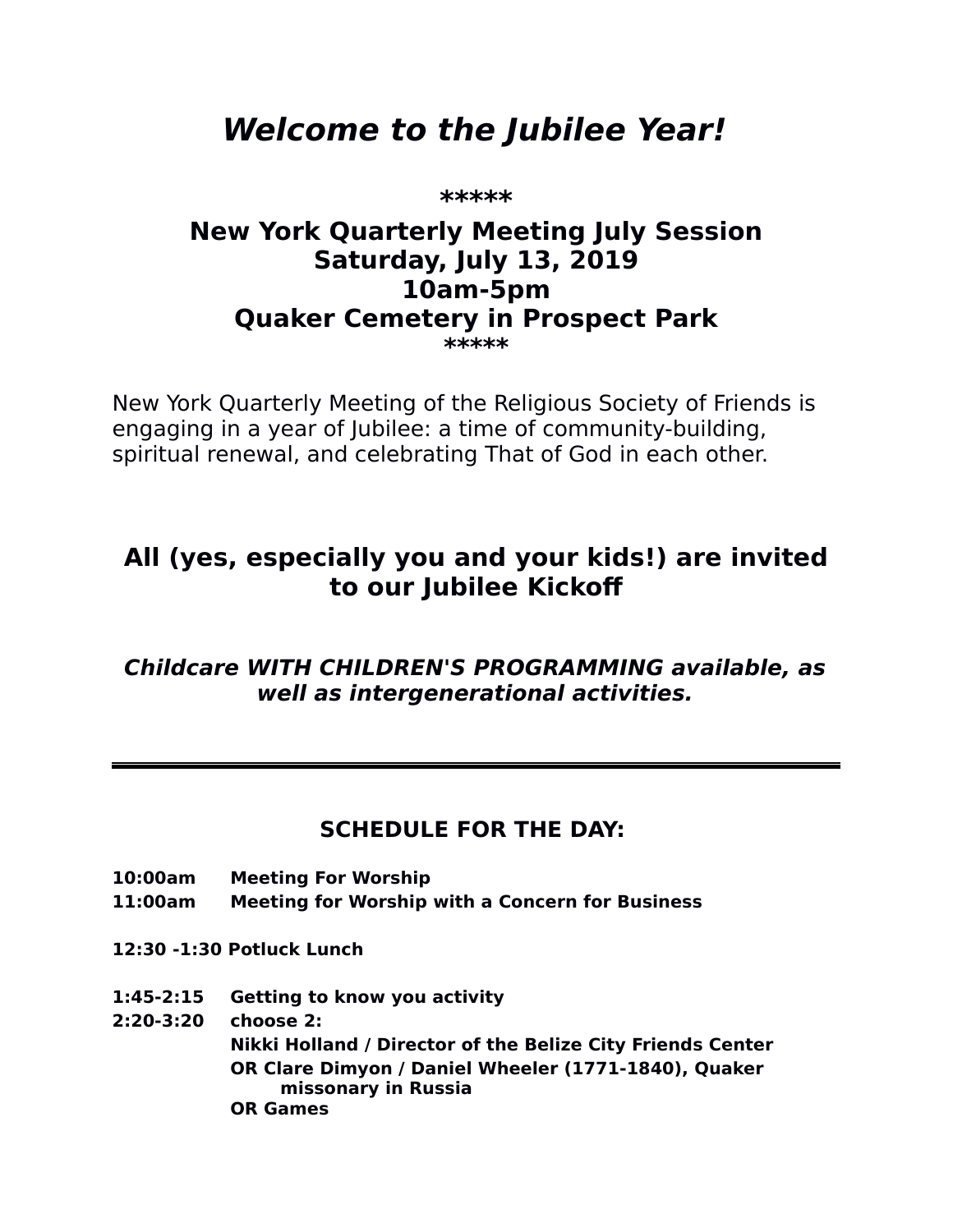#### **OR Committees break-out groups for discussion**

#### **3:30-4:20 Quaker adventure OR worship-sharing Queries to consider during this time:**

- What is the place of simplicity in a busy life?
- What ministry brings you to life?
- How do we recognize spiritual gifts? How do we nurture gifts in each other? How do we nurture our own gifts?
- Where is the joy and fun in Quakerism?
- What does forgiveness mean for us? How do we do it? Where/why do we struggle?

**4:30-5:00 Closing Worship/reflections:** What are your hopes for the Jubilee Year?

#### **Parking: There is no need for a permit. Parking is in the cemetery, not in park. Have your blinkers on and you are legal at all times.**

This day is sponsored by NYQM's Committee on Ministry and Counsel. Please contact Steve Monroe Smith [\(steviepesce@icloud.com\)](mailto:steviepesce@icloud.com) to request childcare and Beth Kelly